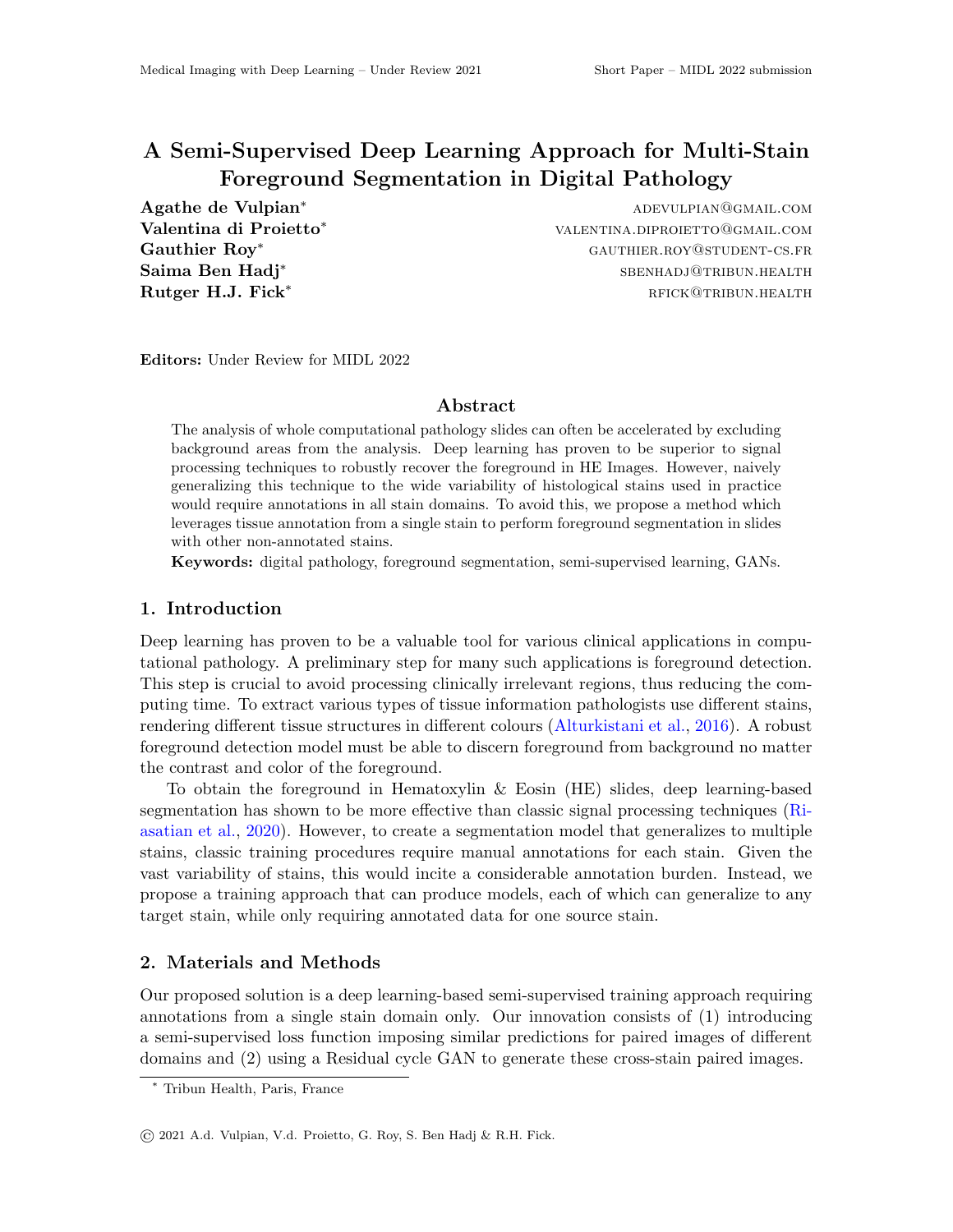# 2.1. Data

We use two data sets: a subset of the Cancer Genome Atlas (TCGA) data set of HE slides with tissue annotations provided by the authors of [\(Riasatian et al.,](#page-2-1) [2020\)](#page-2-1). Furthermore, a subset of the Academia and Industry Collaboration for Digital Pathology (AIDPATH) data set<sup>[1](#page-1-0)</sup>, a non-annotated dataset of unpaired HE and Immunohistochemistry (IHC) slides. We manually annotated 20 IHC slides to allow the estimation of test metrics only.

#### 2.2. Model Training using Semi-Supervised Loss Function

We use a composite loss function to train an EfficientNet-B3 segmentation model using ADAM, consisting of a supervised and unsupervised loss:

$$
\mathcal{L}(I_{\mathcal{D}_1}, I_{\mathcal{D}_2}, M_{\mathcal{D}_1}, \lambda_e | \mathcal{G}_{\mathcal{D}_2 \to \mathcal{D}_1}) = \mathcal{L}_{sup} + \lambda_e \mathcal{L}_{unsup}
$$
\n
$$
= ||\mathcal{T}(I_{\mathcal{D}_1}) - M_{\mathcal{D}_1}||_2^2 + \lambda_e ||\mathcal{T}((I_{\mathcal{D}_2}) - \mathcal{T}(\mathcal{G}_{\mathcal{D}_2 \to \mathcal{D}_1}(I_{\mathcal{D}_2}))||_2^2.
$$
\n(1)

Let  $I_{\mathcal{D}_n}$  an image in domain  $\mathcal{D}_n$ , where  $\mathcal{D}_1$  and  $\mathcal{D}_2$  represent respectively HE and IHC in our case.  $M_{\mathcal{D}_1}$  the annotated tissue mask in domain  $\mathcal{D}_1$ ,  $\mathcal{G}_{\mathcal{D}_2\to\mathcal{D}_1}$  a generator that transforms IHC slides to look like HE slides.  $\lambda_e$  the regularization weight, which we increase linearly from 0-1 over the first 30 epochs e to avoid enforcing equality between noisy masks.

Globally, the supervised loss  $\mathcal{L}_{sup}$  guides the network to minimize the difference between the predicted mask and the HE-based ground truth [\(Riasatian et al.,](#page-2-1) [2020\)](#page-2-1), while the novel unsupervised loss  $\mathcal{L}_{unsup}$  guides the network to minimize the difference between two predicted masks on a target IHC-stained image and a *paired* HE-stained-looking transformation of that image. We obtain this transformation using a Residual Cycle GAN [\(de Bel et al.,](#page-2-2) [2021\)](#page-2-2) trained on unpaired HE and IHC AIDPATH slides.

#### 3. Results

We conduct an ablation study to understand what aspect of our solution most contributed to its performance. In Figure [1](#page-2-3) we compare the approach performance both qualitatively based on two example HE and IHC-stained slides, using the optimal F1-based threshold for each approach, and quantitatively based on the PR-AUC.

Our ablation consists of (i) our model, (ii) **Ablation 1** which only uses  $\mathcal{L}_{sup}$  for training, (iii) Ablation 2 which uses pairs of images obtained through customized color deconvolution-based stain transfer (instead of cycle GAN) for  $\mathcal{G}_{\mathcal{D}_2 \to \mathcal{D}_1}$ , and (iv) Otsu adaptive threshold method [\(Otsu and Yoshida,](#page-2-4) [1982\)](#page-2-4). We apply all models at magnification 1, corresponding to a resolution of about 10  $\mu$ m/pixel.

It can be seen that using classic Otsu thresholding performs badly compared to deep learning approaches, it does significantly worse on faint IHC images compared to HE images (0.883 vs 0.573). Using the HE-only Ablation 1 by [\(Riasatian et al.,](#page-2-1) [2020\)](#page-2-1) performs best on HE, but does not generalize well to IHC (0.995 vs 0.958), resulting in spotty segmentation. Ablation 2 using color deconvolution-based stain transfer improves performance on IHC

<span id="page-1-0"></span><sup>1.</sup> https://mitel.dimi.uniud.it/aidpath-db/app/login.php